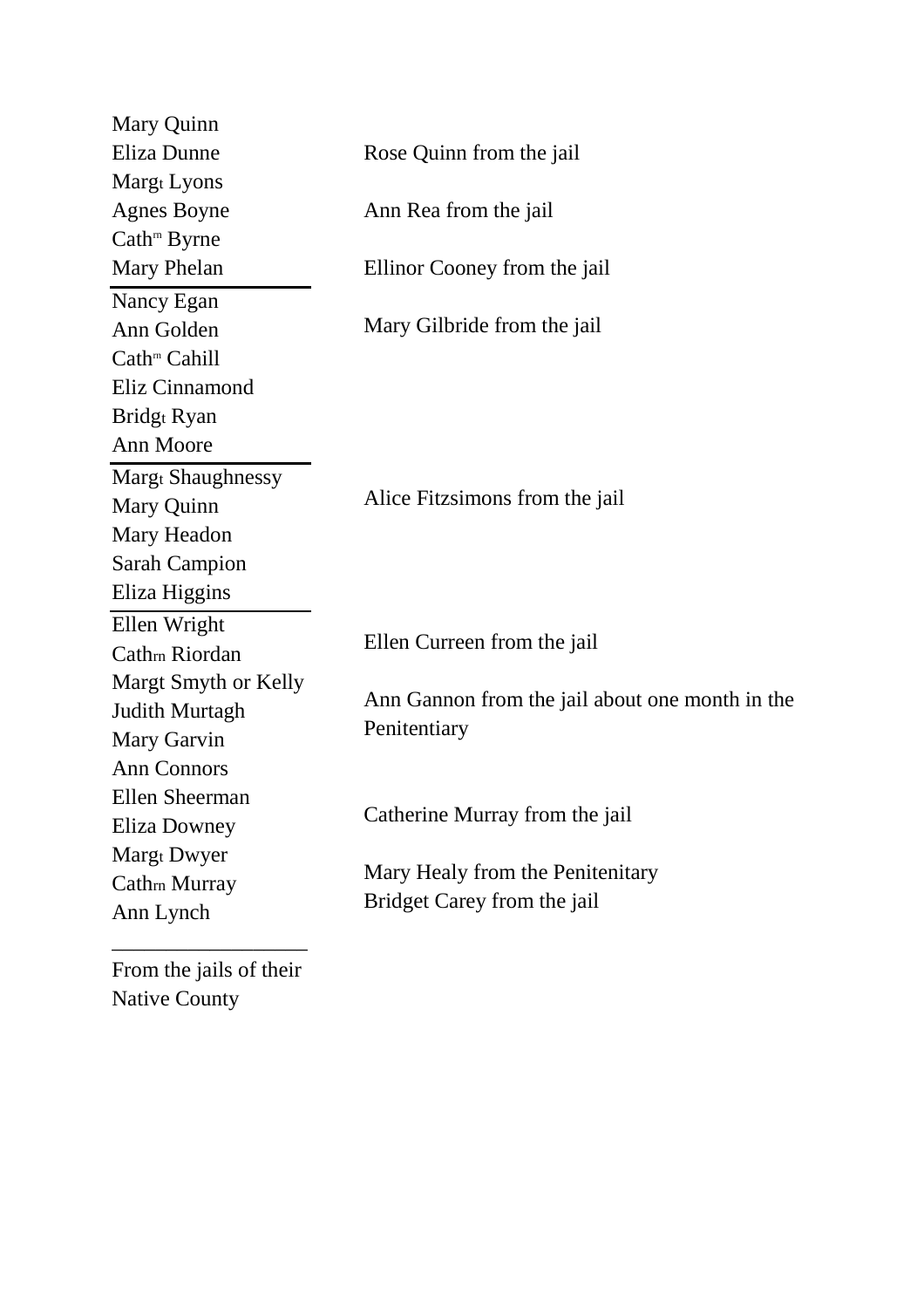| Catherine Sheridan       |                                       |
|--------------------------|---------------------------------------|
| Mary Reilly              |                                       |
| <b>Margaret Beale</b>    |                                       |
| Lucy MaGaughran          |                                       |
| Martha Reilly            |                                       |
| <b>Mary Deane</b>        |                                       |
| <b>Mary Donnelly</b>     |                                       |
| Eliza Moran              |                                       |
| Ann Cosgrove             |                                       |
| <b>Catherine Hoare</b>   |                                       |
| Ann Webb                 |                                       |
| <b>Bridgt Fitzsimons</b> |                                       |
| Mary Wickham             |                                       |
| Sarah McMullan           | Catherine Manly from the Penitentiary |
| Jane McDonald            |                                       |
| <b>Cathm Patterson</b>   |                                       |
| <b>Sarah Cassidy</b>     |                                       |
| <b>Sarah Greene</b>      |                                       |
| Mary Murphy              |                                       |
| Eliza Scott              |                                       |
| Sarah McGeogh            |                                       |
| (McKeough)               |                                       |
| Cath Kemp                |                                       |
| <b>Cath Shaw</b>         | Susan Whittle from the Penitentiary   |
| <b>Margaret Duffy</b>    |                                       |
| Mary Dooly(Dooley)       | Ann Read from the Penitentiary        |
| Ellen Keoghan(Keogan)    |                                       |
| Mary Carr                |                                       |
| Mary Bryan               |                                       |
| Mary Brady               |                                       |

Mary Lynch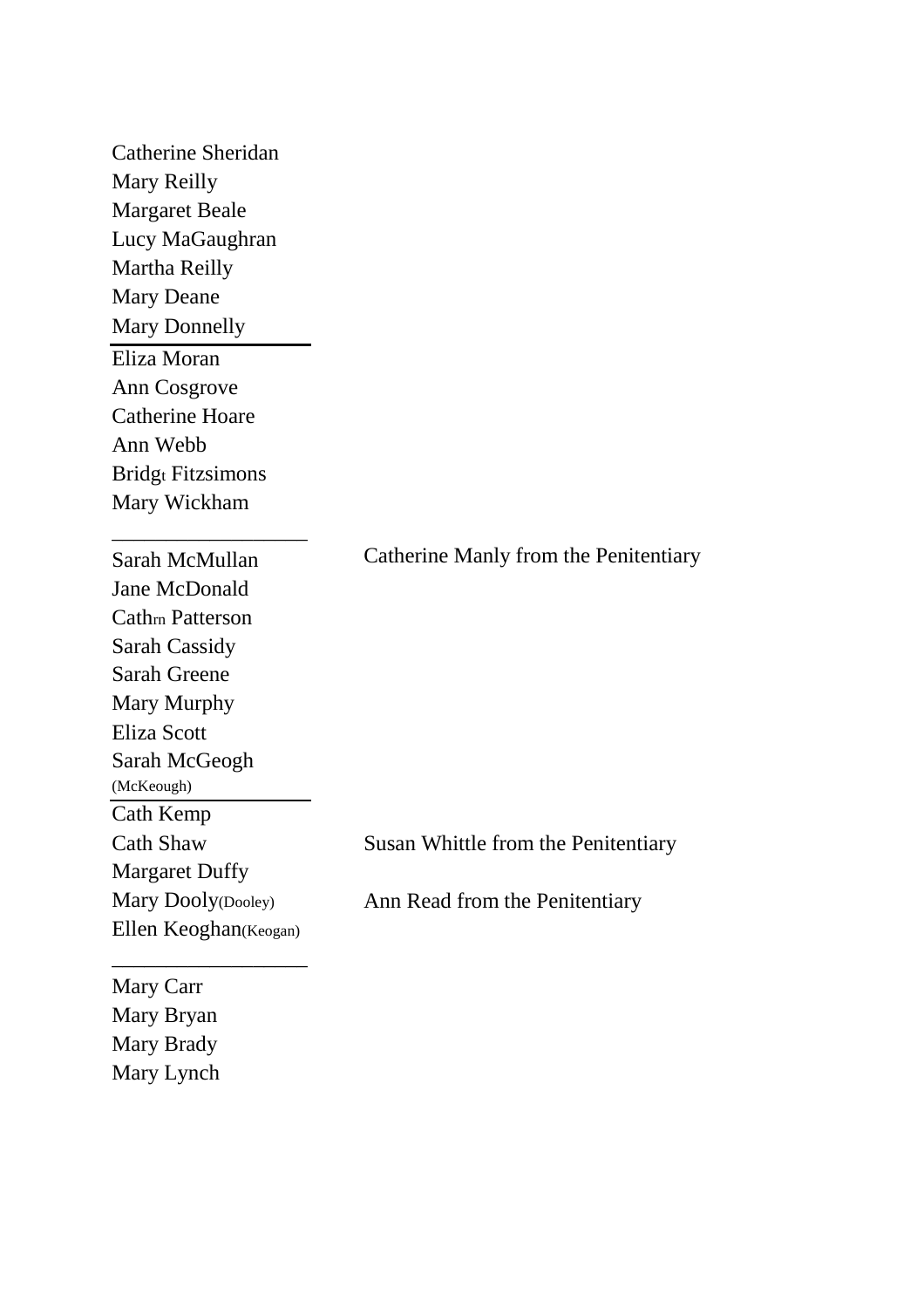| Ann Hill                   |                                       |
|----------------------------|---------------------------------------|
| Isabella Todd              |                                       |
| Rose McQueade              |                                       |
| (McQuade)                  | None                                  |
| <b>Frances Warren</b>      |                                       |
| <b>Mary Burns</b>          |                                       |
| Ann Lee                    |                                       |
| Jane Lamb                  |                                       |
| Susan McKenna              | None                                  |
| <b>Susan Mullen</b>        |                                       |
| M.A. Tumney                |                                       |
|                            |                                       |
| Ellen Byrne                |                                       |
| <b>Judith Fraynor</b>      |                                       |
| Ann Dermody                |                                       |
| Eliz Fay                   |                                       |
| Margt Fay                  |                                       |
| Mary Regan                 |                                       |
| Ann Quinn                  |                                       |
| Mary Warde                 |                                       |
| Cath <sub>rn</sub> Carroll |                                       |
| Cath <sub>rn</sub> Farrell |                                       |
| Mary McMahon               | <b>Mary Farrell from Penitentiary</b> |
| Bridgt McElligate          |                                       |
| Mary Hannon                |                                       |
| Mary Kelly                 |                                       |
|                            |                                       |
| From the Penitentiary      |                                       |